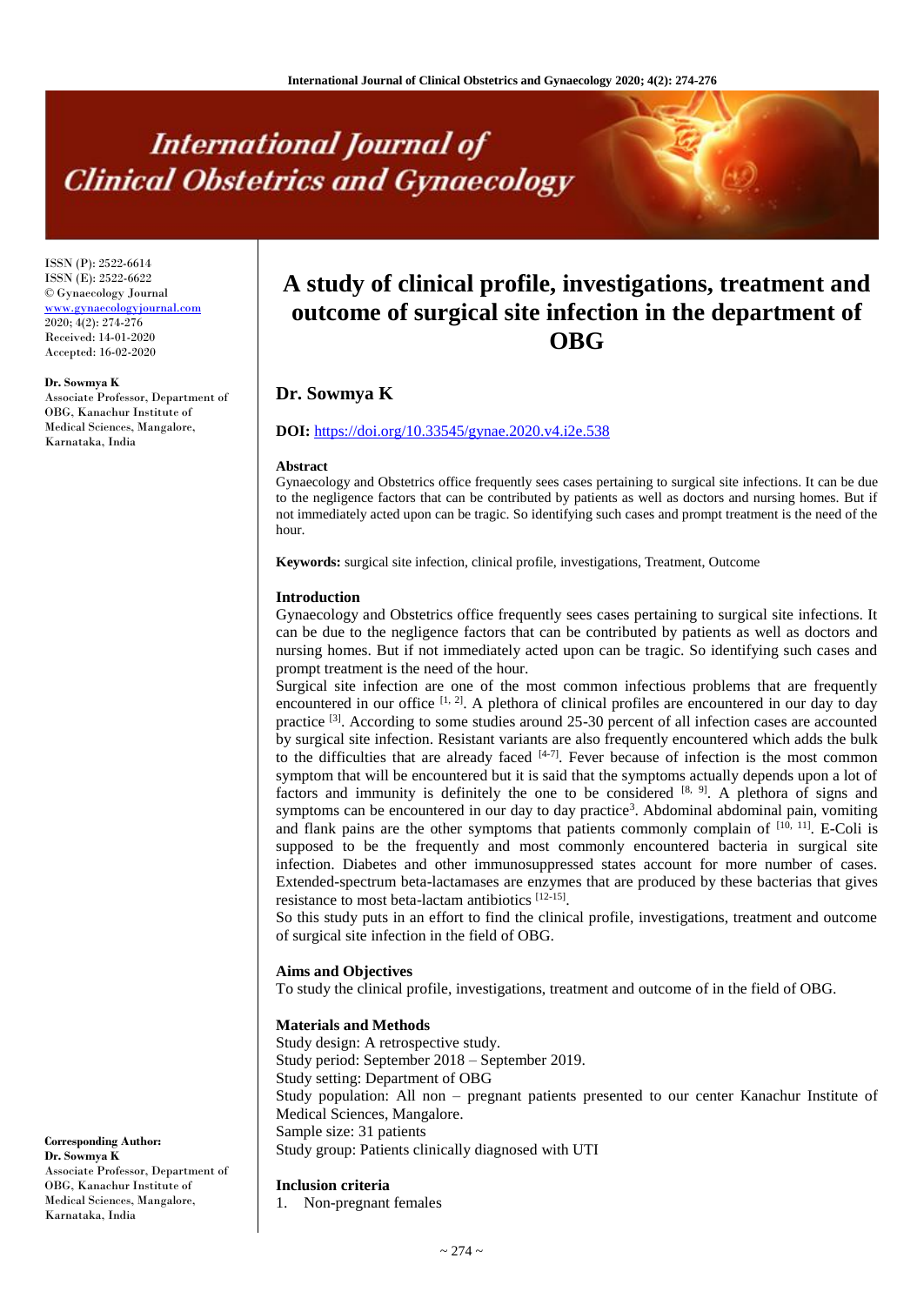#### **Exclusion Criteria**

- 1. Pregnant females
- 2. Patients on immunosuppressant drugs

#### **Results**

**Discussion**

**Table 1:** Age Distribtion of surgical site infection

| Number | Mean age | <b>Std Deviation</b>             |  |  |  |
|--------|----------|----------------------------------|--|--|--|
|        | vears    | $\bigcap Q$ $\bigcap P$<br>vears |  |  |  |

#### **Table 2:** Co-Morbidities:

| <b>Co-Morbidities</b> | Frequency |  |  |  |
|-----------------------|-----------|--|--|--|
| HTN                   |           |  |  |  |
| DМ                    |           |  |  |  |
| DM and HTN            |           |  |  |  |

|                                | EC | P              | $\overline{AB}$ | EA                            | K |
|--------------------------------|----|----------------|-----------------|-------------------------------|---|
| Amikacin                       | 4  | $\overline{c}$ | 2               |                               | 1 |
| Gentamycin                     | 4  | 4              |                 |                               | 2 |
| Ceftazidime                    |    |                |                 |                               |   |
| Ciprofloxacin                  | 4  | 1              |                 |                               | 5 |
| Norfloxacin                    |    |                |                 |                               |   |
| Levofloxacin                   |    |                |                 |                               |   |
| Nitrofurantoin                 |    |                |                 |                               |   |
| Fosfomycin                     |    |                |                 |                               |   |
| Trimethhoprim/Sulfamethoxozole | 4  |                |                 |                               |   |
| Piperacillin/Tozabactam        | 4  |                |                 | $\mathfrak{D}_{\mathfrak{p}}$ |   |
| Tigecycline                    |    |                |                 |                               |   |
| Cefta                          |    |                |                 |                               |   |
| Amoxiclav                      |    | 1              |                 |                               |   |
| Doripenem                      | 3  | 3              |                 |                               | 1 |

Meropenem 1 3 3 4

Ceftazidime 1 1 2 Cefexime 1 2 Cefoperazone/Sulbactam 1 1 2 2 Cefepime 2 1 2

Linezolid Teicoplanin Vancomycin **Tetracycline** 

ceftazidime Ampicillin/Sulbactam 1

### **Table 3:** Signs and Symptoms

| <b>Signs and Symptoms</b> | <b>Frequency</b> | Sig          |  |  |  |
|---------------------------|------------------|--------------|--|--|--|
| Fever                     |                  | Sig(p<0.001) |  |  |  |
| Abdominal Pain            | )8               |              |  |  |  |
| Vomiting                  |                  |              |  |  |  |

## **Table 4:** Serum Albumin Levels:

| Serum Albumin Level                                               | Number of Patients |
|-------------------------------------------------------------------|--------------------|
| Group $1 \left( \langle 2 \text{ gm} / \text{DI} \rangle \right)$ |                    |
| Group 2 ( $2 - 5$ gm / Dl)                                        |                    |
| Group $3$ ( $>$ 5 gm / Dl )                                       |                    |

#### **Table 5:** Bacterial Profile

| Bacteria                    | Frequency |
|-----------------------------|-----------|
| P - Pseudomonas aeruginosa  |           |
| EC-Escherichia coli         |           |
| AB- Acinetobacter baumannii |           |
| EA-Enterobacter aerogenes   |           |
| K- Klebsiella pneumoniz     |           |

|                | 1 |  |  |  |                                                                    |
|----------------|---|--|--|--|--------------------------------------------------------------------|
|                |   |  |  |  |                                                                    |
|                |   |  |  |  | procedure, the surveillance criteria used, and the quality of data |
|                |   |  |  |  | collection but no literature is available on gynaecological        |
|                |   |  |  |  | procedures alone. In many SSIs, the responsible pathogens          |
|                |   |  |  |  | originate from the patient's endogenous flora. The hygiene of the  |
|                |   |  |  |  | patient is also important in other words. The causative pathogens  |
|                |   |  |  |  | depend on the type of surgery; the most commonly isolated          |
|                |   |  |  |  | organisms are Staphylococcus aureus, coagulase-negative            |
|                |   |  |  |  | staphylococci, Enterococcus spp. and Escherichia coli in studies   |
|                |   |  |  |  | conducted across the world. In our study E-Coli was found          |
|                |   |  |  |  | commonly. Numerous factors that are related to patients and        |
|                |   |  |  |  | procedures are known to influence the risk of SSI, and hence       |
|                |   |  |  |  | prevention is also needed at the same time The Centers for         |
|                |   |  |  |  | Disease Control and Prevention guidelines for the prevention of    |
|                |   |  |  |  | SSIs emphasise the importance of good patient preparation,         |
|                |   |  |  |  | aseptic practice, and attention to surgical technique;             |
|                |   |  |  |  | antimicrobial prophylaxis is also indicated in specific            |
| circumstances. |   |  |  |  |                                                                    |
|                |   |  |  |  |                                                                    |

Aminoglycosides and Third generation Cephalosporins. Those resistant strains showed sensitivity to Piperacillin or Carbapenems. Surgical site infections (SSIs) is or can be defined as infections occurring after surgery. The time limit is set at upto 30 days but it depends on country to country and each country has their own protocols. The affecting either the incision or deep tissue at the operation site. Despite prevention or preventive care taken appropriately, SSIs remain a significant clinical problem especially in our country as they are known to be associated with substantial mortality and morbidity and impose severe demands on healthcare resources. But in a country like ours it causes more burden to the already burdened system. The incidence of SSIs may be as high as 20% according to western literature but can be more because in our country there is no proper maintenance of the records. It also depends on the surgical

Most of the bacterial isolates from the site were sensitive to